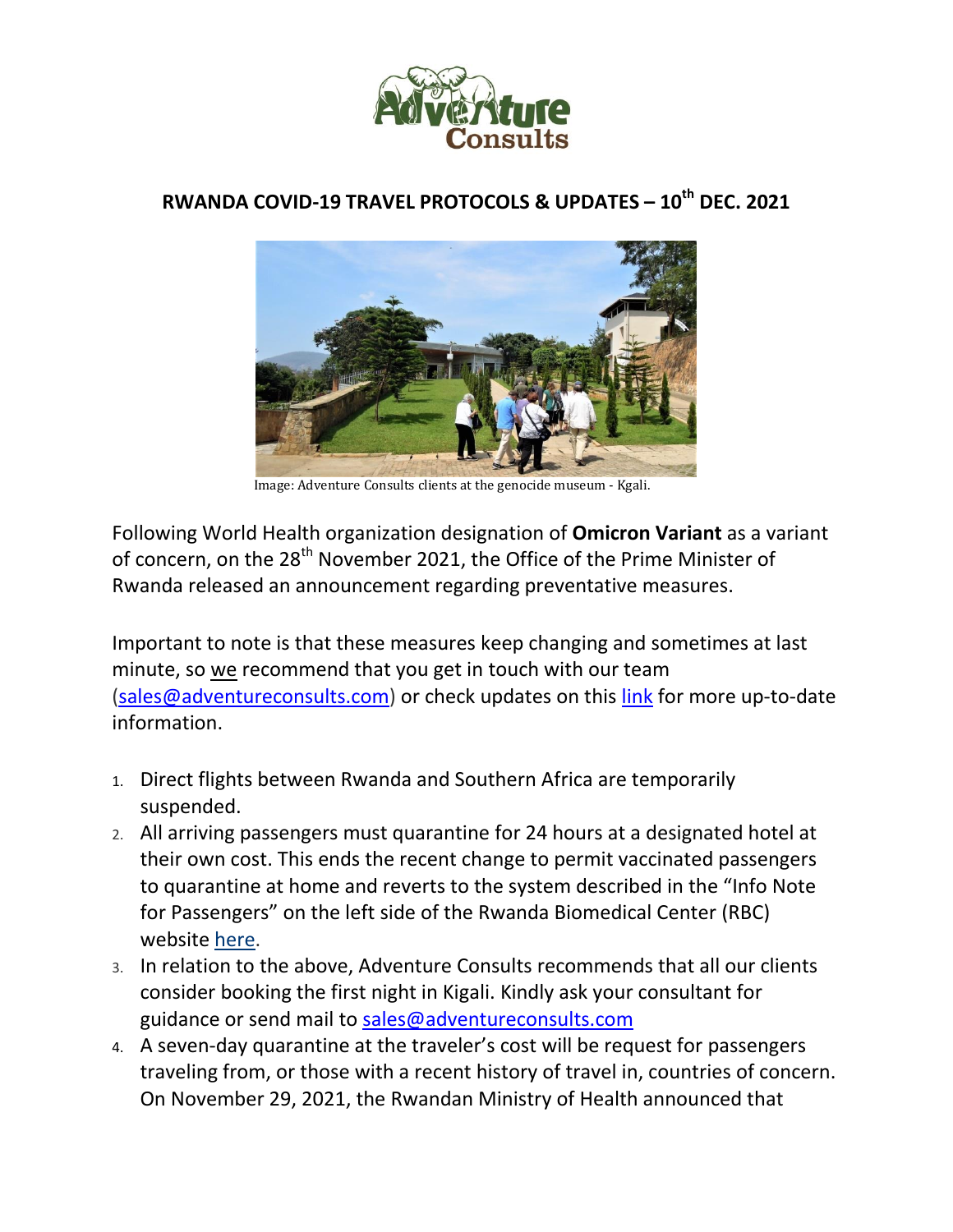

passengers traveling from countries of concern are required to quarantine for seven (7) days at the own cost as a designated quarantine hotel. This measure applies to passengers who have visited any of these countries within seven (7) days of arrival to Rwanda. Travelers from the following countries are subject to this requirement: Botswana, Eswatini, Lesotho, Malawi, Mozambique, Namibia, South Africa, Zambia, and Zimbabwe.

## **General information;**

- Kigali International Airport remains open.
- Negative RT-PCR test results taken within **72** hours of departure are required to board a plane to Kigali.
- Travelers departing Rwanda must test negative for COVID-19 within **72** hours before departure.
- Masks/face coverings are required in public.
- The Government of Rwanda has a zero-tolerance policy for exporting positive COVID-19 cases. If you test positive for COVID-19 upon arrival or during your time in Rwanda (even if you are fully vaccinated), the severity of your symptoms will determine whether you are isolated in a government-run treatment center or a hotel at your own cost. You will not be permitted to leave Rwanda until you receive a negative PCR test result, which could take several weeks from the first detection of your infection.
- Your vaccination status does not change these protocols.
	- All travelers arriving in Rwanda **must** complete the Passenger Locator Form and upload the negative COVID-19 test certificate before their departure to Rwanda. The Passenger Locator Form is available on the left side of RBC's website here.
	- All travelers arriving in Rwanda are required to have a negative COVID-19 certificate. The only accepted test is a SARS-CoV2 Real Time Polymerase (RT-PCR) performed within **72** hours prior to departure for Rwanda. All other forms of COVID-19 tests are not permitted.
	- COVID-19 testing is not required for accompanied children under 5 years old.
	- Health screening procedures are in place at airports and other ports of entry.